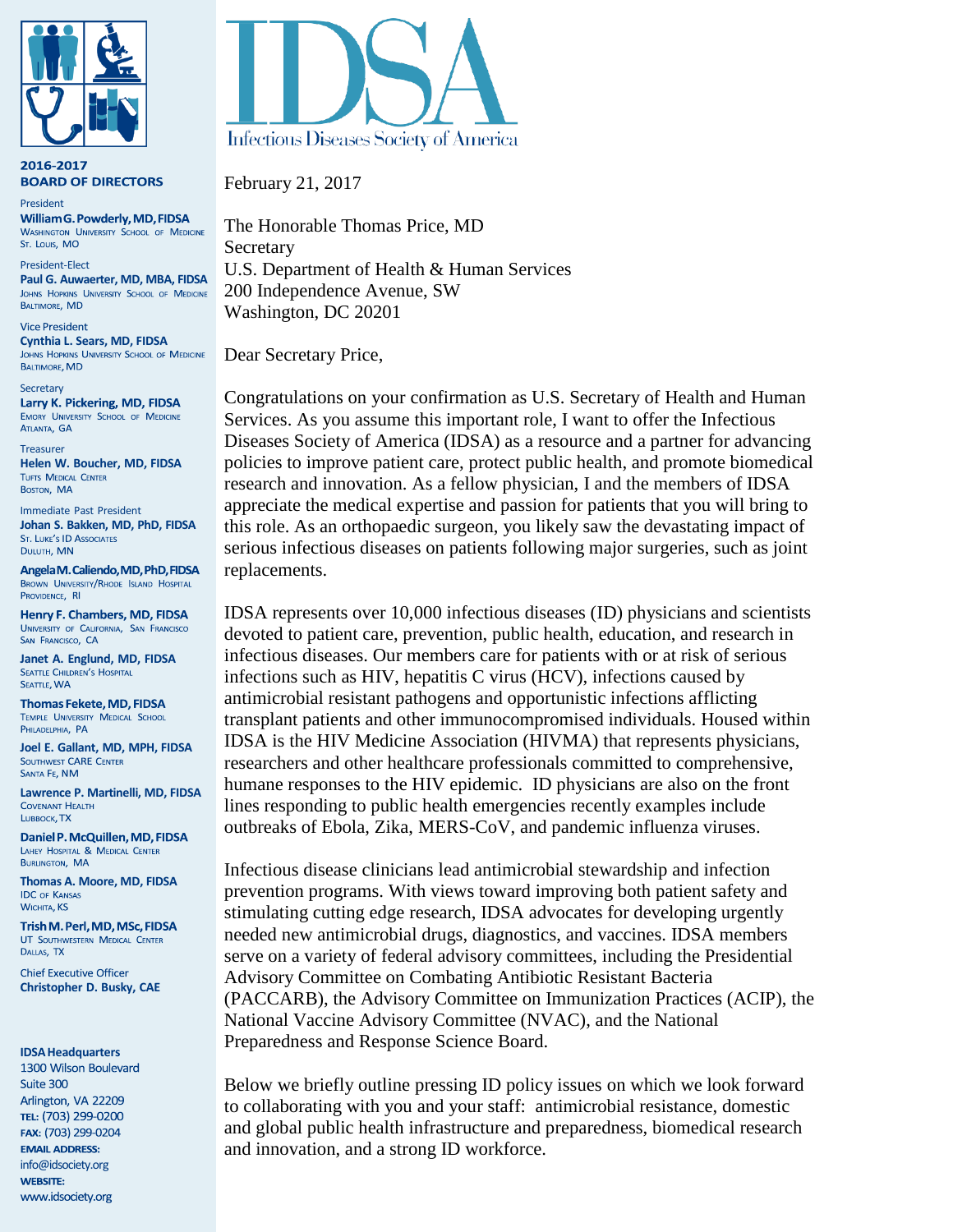# **[Antimicrobial Resistance](http://www.idsociety.org/uploadedFiles/IDSA/Policy_and_Advocacy/Current_Topics_and_Issues/Advancing_Product_Research_and_Development/Bad_Bugs_No_Drugs/Press_Releases/IDSA%20Antibiotic%20Resistance%20Infographic%202016%20Final.pdf)**<sup>1</sup>

Pathogens are increasingly resistant to available antimicrobial drugs, making some previously easily treatable infections life-threatening and requiring much longer hospital stays. Simultaneously, [antibiotic research and development](http://www.idsociety.org/uploadedFiles/IDSA/Policy_and_Advocacy/Current_Topics_and_Issues/Advancing_Product_Research_and_Development/Bad_Bugs_No_Drugs/Press_Releases/IDSA%20Antibiotic%20Incentives%20Infographic%202016%20Final.pdf)<sup>2</sup> (R&D) has dwindled, due largely to the lack of profit incentives. The National Action Plan [for Combating Antibiotic Resistant](https://www.whitehouse.gov/sites/default/files/docs/national_action_plan_for_combating_antibotic-resistant_bacteria.pdf)  [Bacteria \(CARB\)](https://www.whitehouse.gov/sites/default/files/docs/national_action_plan_for_combating_antibotic-resistant_bacteria.pdf)<sup>3</sup> and the National Plan for Combating Multi-drug Resistant Tuberculosis have set forth important and achievable goals for reducing antibiotic resistance and infections and promoting research.

While recent bipartisan efforts have begun to strengthen our federal response to resistance, significant work remains to advance antimicrobial stewardship, surveillance, research and development. In response to questions submitted by Senators Hatch and Brown during your confirmation process, we were pleased to see you acknowledge the important role of HHS in combating resistance. Goals such as identifying resistance, educating the public about the threat of such infections will help advance innovative therapies to treat serious infections. We look forward to opportunities where we can work closely with you on these issues. We were also encouraged by your exchange with Senator Cassidy about antibiotic R&D during your confirmation hearing, and we hope to lend support for the much needed innovation in this area.

In addition to offering you the expertise of our members, IDSA also convenes the Stakeholder Forum on Antimicrobial Resistance (S-FAR), which boasts over 110 organizational members representing health care professionals, researchers, industry, public health, patients and advocates. We would greatly welcome opportunities for S-FAR to engage with you and your staff.

Further, our antimicrobial resistance efforts must extend beyond the U.S. borders. In September, the United Nations General Assembly adopted a declaration on antimicrobial resistance, but member nations must work together to achieve its goals. We are eager to work with you to position the U.S. as a global leader in combating antimicrobial resistance.

### **Domestic and Global Public Health Programs, Infrastructure, and Preparedness**

The Ebola and Zika virus outbreaks demonstrated that global infectious diseases emergencies can strike at any time and have major domestic impacts. As you correctly noted during your confirmation hearing, germs know no geographic boundaries. Typical needs that arise domestically and globally include surveillance and laboratory capacity to track outbreaks; research to understand the spread and the progression of disease; vaccine, diagnostic and therapeutic developments; health care facility and community preparedness; and direct patient

<sup>&</sup>lt;sup>1</sup>[http://www.idsociety.org/uploadedFiles/IDSA/Policy\\_and\\_Advocacy/Current\\_Topics\\_and\\_Issues/Advancing\\_P](http://www.idsociety.org/uploadedFiles/IDSA/Policy_and_Advocacy/Current_Topics_and_Issues/Advancing_Product_Research_and_Development/Bad_Bugs_No_Drugs/Press_Releases/IDSA%20Antibiotic%20Resistance%20Infographic%202016%20Final.pdf) roduct Research\_and\_Development/Bad\_Bugs\_No\_Drugs/Press\_Releases/IDSA%20Antibiotic%20Resistance [%20Infographic%202016%20Final.pdf](http://www.idsociety.org/uploadedFiles/IDSA/Policy_and_Advocacy/Current_Topics_and_Issues/Advancing_Product_Research_and_Development/Bad_Bugs_No_Drugs/Press_Releases/IDSA%20Antibiotic%20Resistance%20Infographic%202016%20Final.pdf)

<sup>&</sup>lt;sup>2</sup>[http://www.idsociety.org/uploadedFiles/IDSA/Policy\\_and\\_Advocacy/Current\\_Topics\\_and\\_Issues/Advancing\\_P](http://www.idsociety.org/uploadedFiles/IDSA/Policy_and_Advocacy/Current_Topics_and_Issues/Advancing_Product_Research_and_Development/Bad_Bugs_No_Drugs/Press_Releases/IDSA%20Antibiotic%20Incentives%20Infographic%202016%20Final.pdf) [roduct\\_Research\\_and\\_Development/Bad\\_Bugs\\_No\\_Drugs/Press\\_Releases/IDSA%20Antibiotic%20Incentives%](http://www.idsociety.org/uploadedFiles/IDSA/Policy_and_Advocacy/Current_Topics_and_Issues/Advancing_Product_Research_and_Development/Bad_Bugs_No_Drugs/Press_Releases/IDSA%20Antibiotic%20Incentives%20Infographic%202016%20Final.pdf) [20Infographic%202016%20Final.pdf](http://www.idsociety.org/uploadedFiles/IDSA/Policy_and_Advocacy/Current_Topics_and_Issues/Advancing_Product_Research_and_Development/Bad_Bugs_No_Drugs/Press_Releases/IDSA%20Antibiotic%20Incentives%20Infographic%202016%20Final.pdf)

<sup>&</sup>lt;sup>2</sup>[https://www.whitehouse.gov/sites/default/files/docs/national\\_action\\_plan\\_for\\_combating\\_antibotic](https://www.whitehouse.gov/sites/default/files/docs/national_action_plan_for_combating_antibotic-resistant_bacteria.pdf)[resistant\\_bacteria.pdf](https://www.whitehouse.gov/sites/default/files/docs/national_action_plan_for_combating_antibotic-resistant_bacteria.pdf)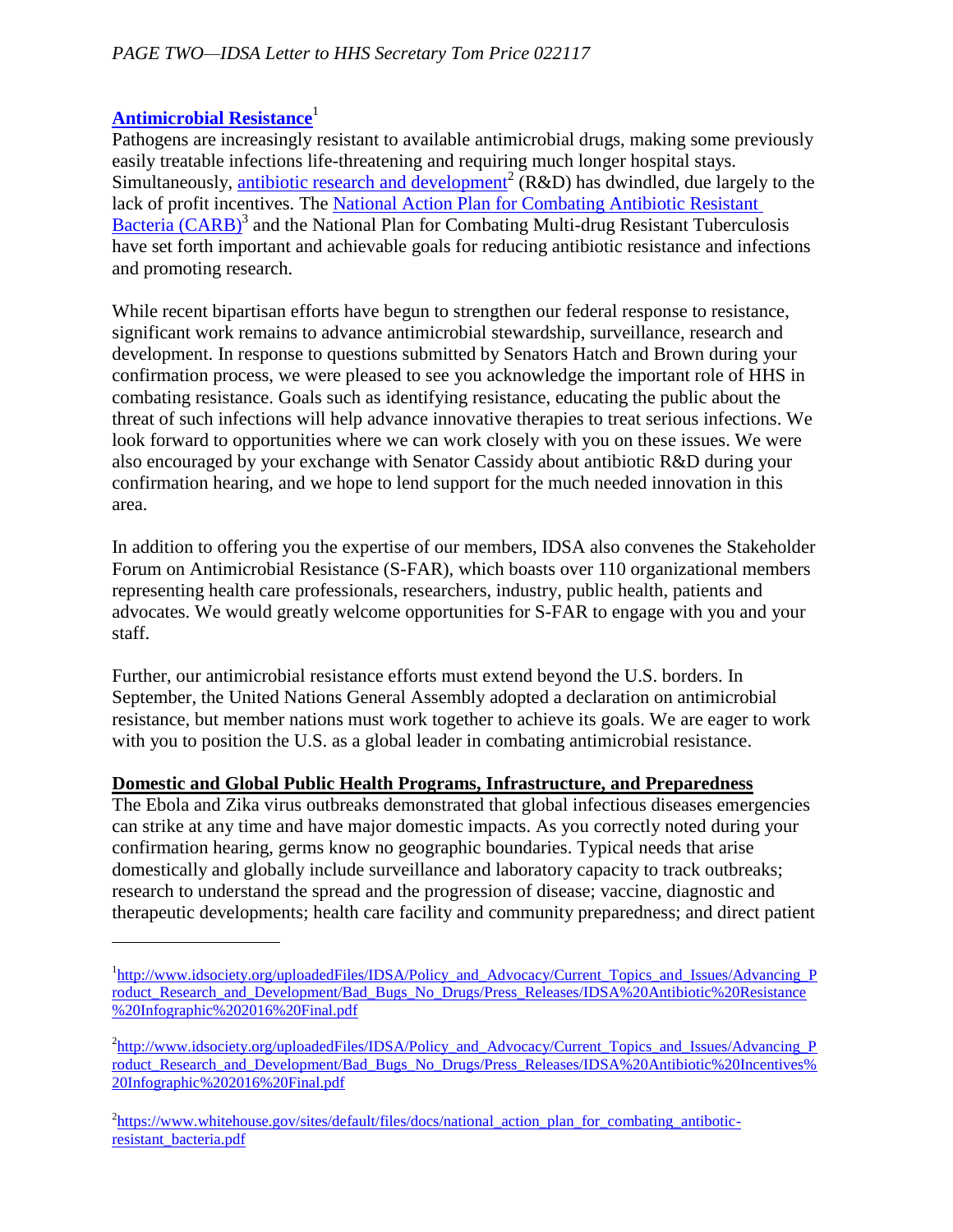care. Unfortunately, U.S. responses to recent public health emergencies have been hampered by the slow pace of Congress to allocate needed emergency funding. IDSA hopes to succeed with you on producing a more effective approach. In particular, we support bipartisan congressional efforts to establish a new public health emergency fund that will enable rapid domestic and global action.

Public health emergencies rightfully capture significant attention. Perhaps not fully recognized is the daily essential work of our existing domestic and global public health systems. This foundation includes standards for immunizations, screening recommendations for communicable diseases, surveillance, outbreak investigations, laboratory infrastructure, and the public health workforce that must be trained, ready to respond to emergencies.

State and local public health departments rely upon the Centers for Disease Control and Prevention (CDC) for much of their funding, and in recent years this has been stretched dangerously thin. Critical domestic and global health programs including the Ryan White Care Act and the President's Emergency Plan for AIDS Relief provide life-saving services to individuals and communities and must be sustained to support our progress toward ending the HIV pandemic. Effective HIV treatment not only keeps individuals with the virus healthy but reduces their risk of transmitting HIV to others to near zero.

### **Biomedical Research and Innovation**

Biomedical research is necessary to bring forth life-saving new antimicrobial drugs, diagnostics and vaccines for patients. Such innovation is also an important engine for economic growth. We were happy to hear your repeated statements in support of innovation throughout the confirmation process. As Senator Collins emphasized during the Senate Health, Education, Labor and Pensions (HELP) Committee confirmation hearing, robust funding for the National Institutes of Health (NIH) is essential to support current research and to provide a foundation for optimism to inspire the next generation of researchers. Too many young people are forgoing research careers or pursuing such efforts outside of the U.S. due to concerns about the availability of research funding. The U.S. must also invest in the Biomedical Advanced Research and Development Authority (BARDA), which funds critical research on vaccines, diagnostics and antimicrobial drugs to prepare for pandemics, bioterror attacks, and other emergencies. Lastly, we also look forward to working with you on policies to promote private investment in biomedical research and development.

## **[ID Physician Workforce](http://www.idsociety.org/uploadedFiles/IDSA/Policy_and_Advocacy/Current_Topics_and_Issues/Workforce_and_Training/Background/VID%20Hill%20Leave%20Behind.pdf)**<sup>4</sup>

IDSA was encouraged to hear that you plan to bring together the best experts to figure out effective policies for addressing infectious diseases. We stand ready to assist you. Antimicrobial resistance, Zika virus infection, management of HIV infection, pandemic and bioterror preparedness—ID physicians are at the forefront of efforts to protect public health and national security. Unfortunately, fewer young physicians are pursuing careers in the field of ID. Substantial student loan debt leads many young physicians into other fields with higher compensation.

<sup>&</sup>lt;sup>4</sup>[http://www.idsociety.org/uploadedFiles/IDSA/Policy\\_and\\_Advocacy/Current\\_Topics\\_and\\_Issues/Workforce\\_a](http://www.idsociety.org/uploadedFiles/IDSA/Policy_and_Advocacy/Current_Topics_and_Issues/Workforce_and_Training/Background/VID%20Hill%20Leave%20Behind.pdf) [nd\\_Training/Background/VID%20Hill%20Leave%20Behind.pdf](http://www.idsociety.org/uploadedFiles/IDSA/Policy_and_Advocacy/Current_Topics_and_Issues/Workforce_and_Training/Background/VID%20Hill%20Leave%20Behind.pdf)